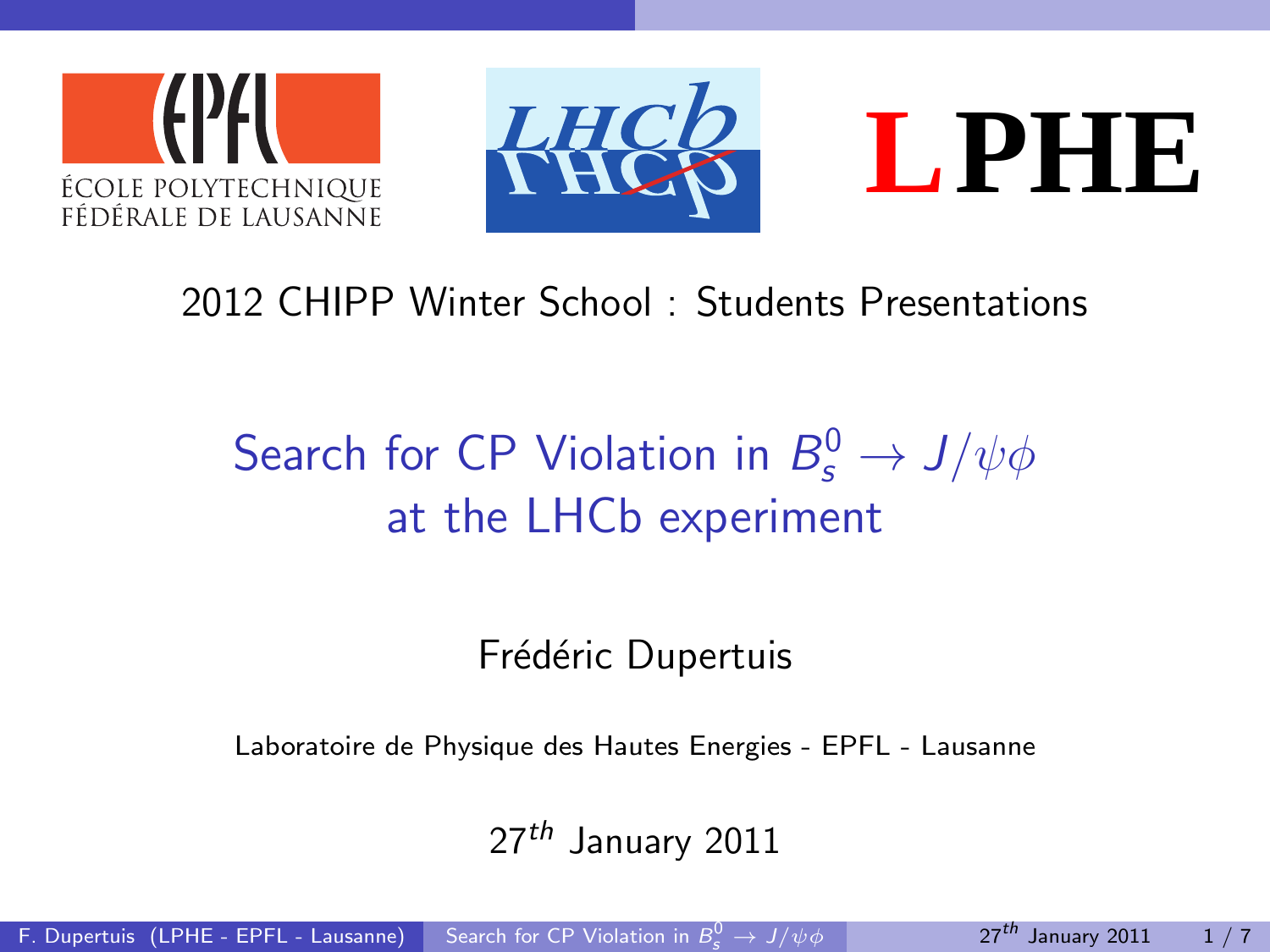# CP Violation in  $B_s \to J/\psi \phi$

The interference between  $B^0_s$  decay to  $J/\psi \phi$  either directly or via  $B^0_s$ – $\bar B^0_s$ oscillation gives rise to a CP violating phase  $\phi_s^{J/\psi \phi}$ .



- Within the SM,  $\phi_s^{J/\psi \phi}\approx -2\beta_{\sf s}=(0.0363\pm 0.0017)$  rad.  $\beta_{\sf s}$  is the analog angle to  $\beta$  of the 2<sup>nd</sup> unitary triangle for  $B_{\rm s}$  mesons.
- New Physics can enlarge significantly  $\phi_s^{J/\psi \phi}$  with new particles involed in the  $B_s^0 - \bar{B}_s^0$  mixing box diagram.
- To extract  $\phi_s^{J/\psi \phi}$ , a time-dependent tagged analysis is required and in addition we have a  $P \rightarrow VV$  decay therefore a full angular analysis is also needed to disentangle CP-even and CP-odd decays.
- <code>LHCb</code> measured  $(300\;\mathrm{pb^{-1}})$  :  $\phi_{\mathsf{s}}^{J/\psi\phi}=0.15\pm0.18(\mathrm{stat})\pm0.06(\mathrm{syst})$  rad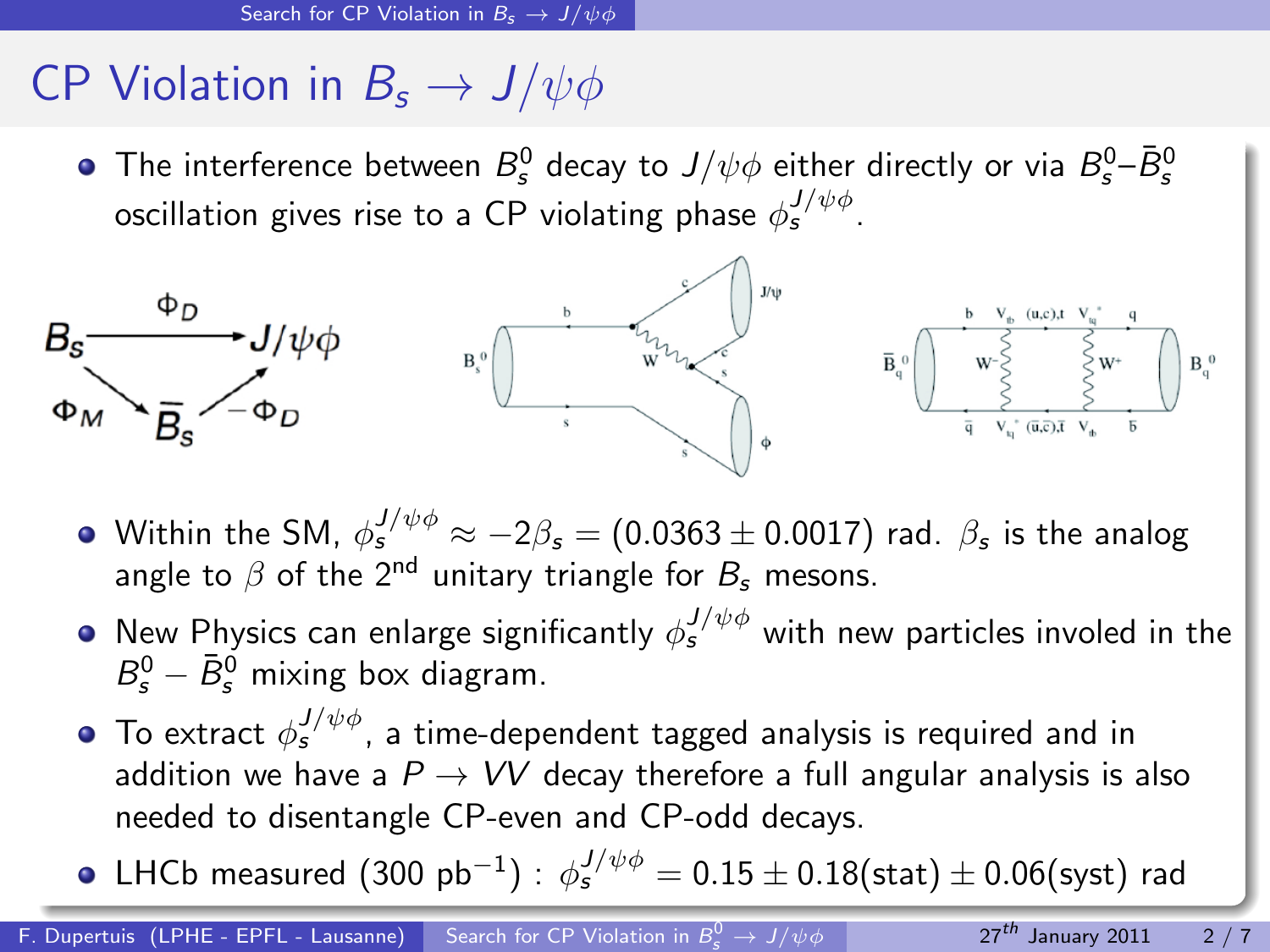# Propertime and Lower Acceptance

### Propertime

• Since it is a time-dependent analysis, a fit to the decay-time spectrum is required. A basic fit function made of an exponential convoluted with a resolution function is not enough because it needs to account for lower propertime acceptance effects.

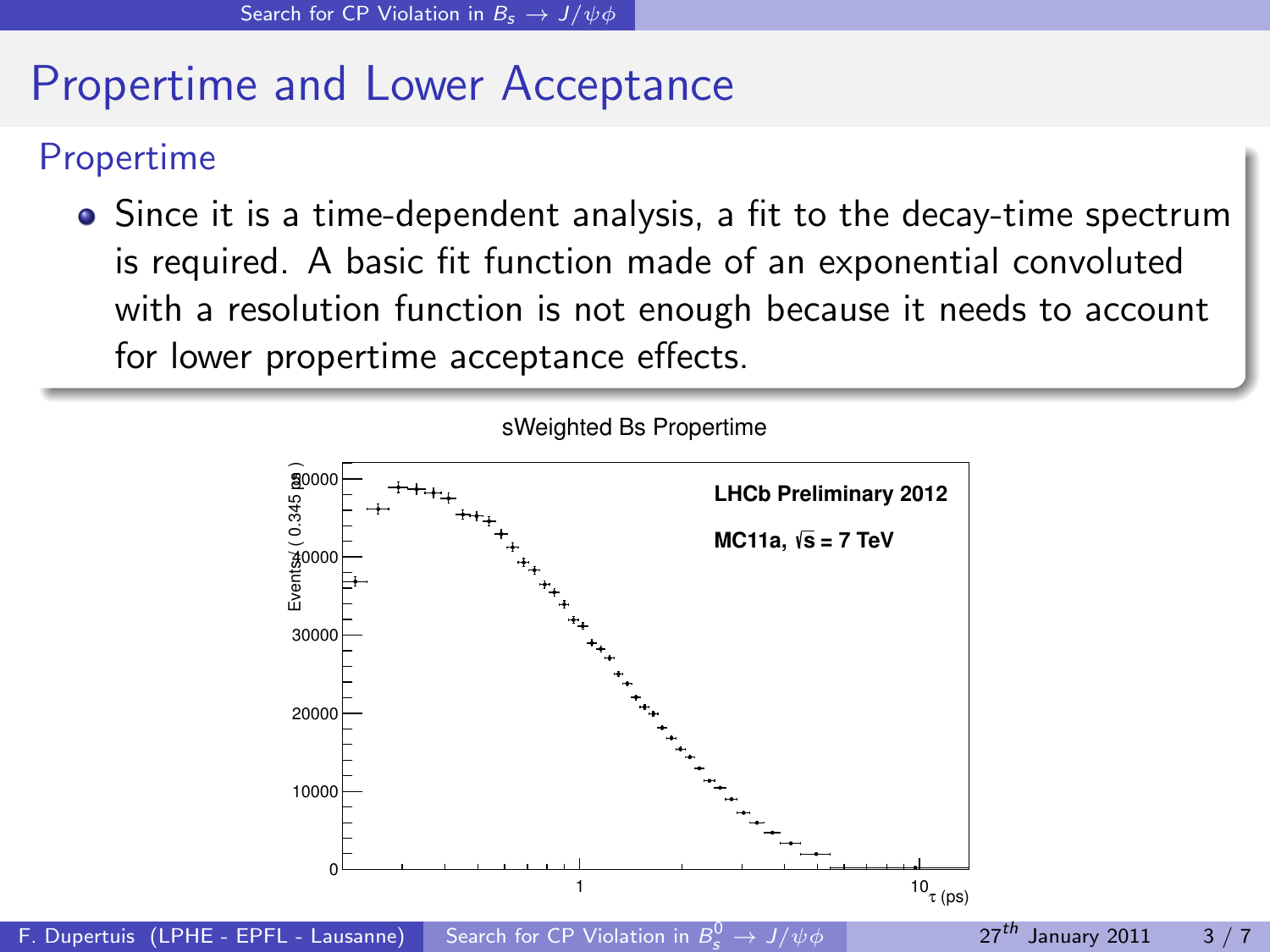# Lower Propertime Acceptance from Trigger

### DiMuons Triggers

- We trigger on dimuons with a cut on their decay length significance (larger than 3). The unbiased dimuons line has been prescaled by a factor 5 during the Summer.
- So for the full 2011 dataset analysis, we need to use the biased line.

#### Trigger acceptance from overlap method in data

- Among unbiased events, look for events passing the biased line :
- $\text{Trigger Acceptance} = \frac{\text{Analysis}\ \tau\ \text{(Biased \ \&\ \& \ \text{Unbiased})}}{\text{Analysis}\ \tau\ \text{(Unbiased)}}$
- Possible since Biased line ⊂ Unbiased line.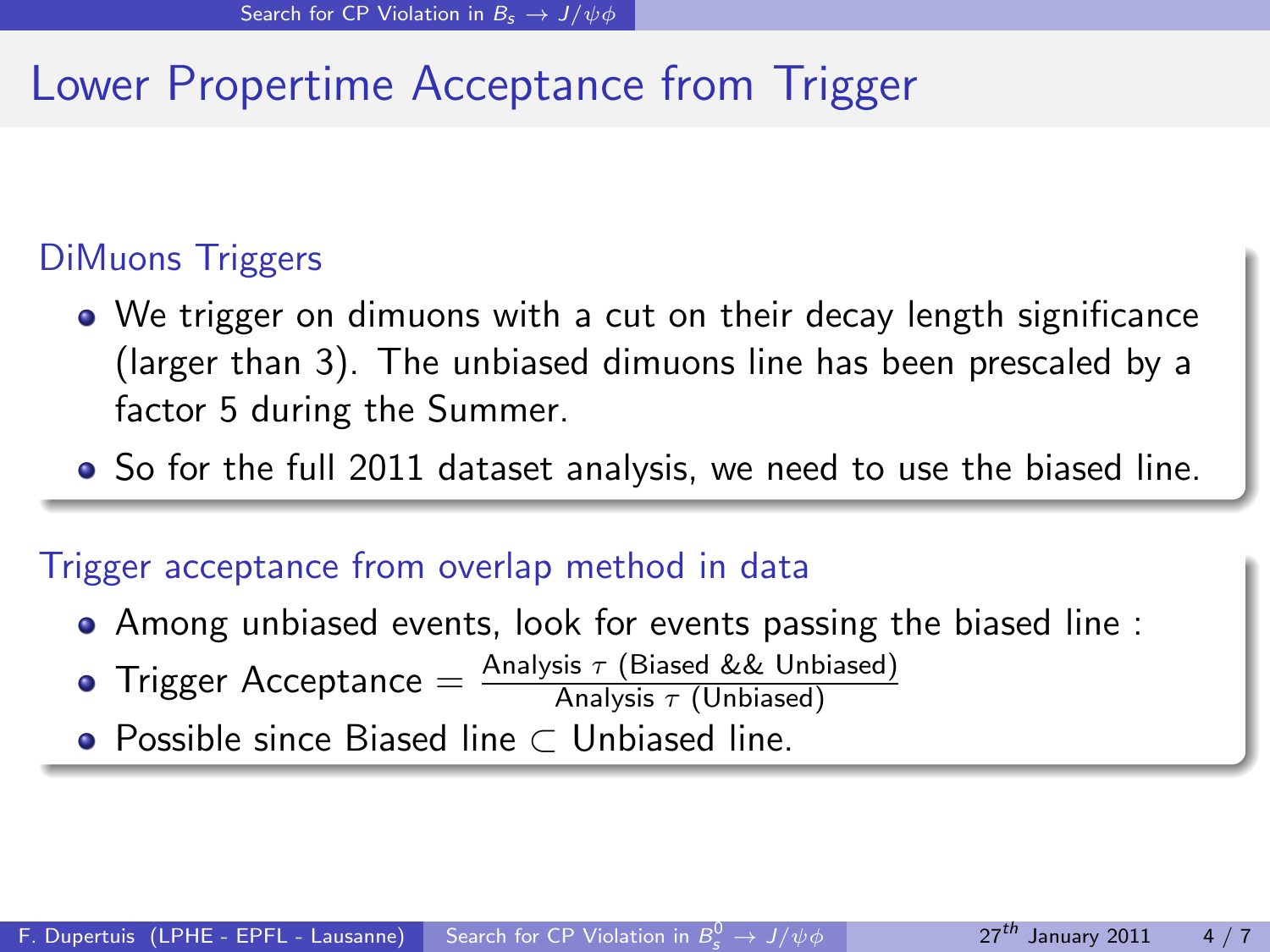## Stripping acceptance

### $B_s \to J/\psi \phi$  Stripping line

A cut of 0.2 ps on the B propertime is applied at the stripping level to get ride of all the prompt  $J/\psi$  background. The relevent point for the lower acceptance is that the 0.2 ps cut is applied on a simpler lifetime measurement than the one used in the analysis  $\rightarrow$  acceptance effect.

#### Stripping acceptance from prescaled stripping in data

We have a prescaled stripping line without the 0.2 ps cut. So using these events, the cut on the simplified lifetime  $\tau$  can be applied once looking to the analysis  $\tau$  spectrum with respect to the propertime distribution without any cut :

 $\textsf{String Area} \ \textsf{Accept} = \frac{\textsf{Analysis}\ \tau\ (\textsf{String}\ \tau>0.2\ \textsf{ps})}{\textsf{Analysis}\ \tau\ (\textsf{no}\ \textsf{cut})}$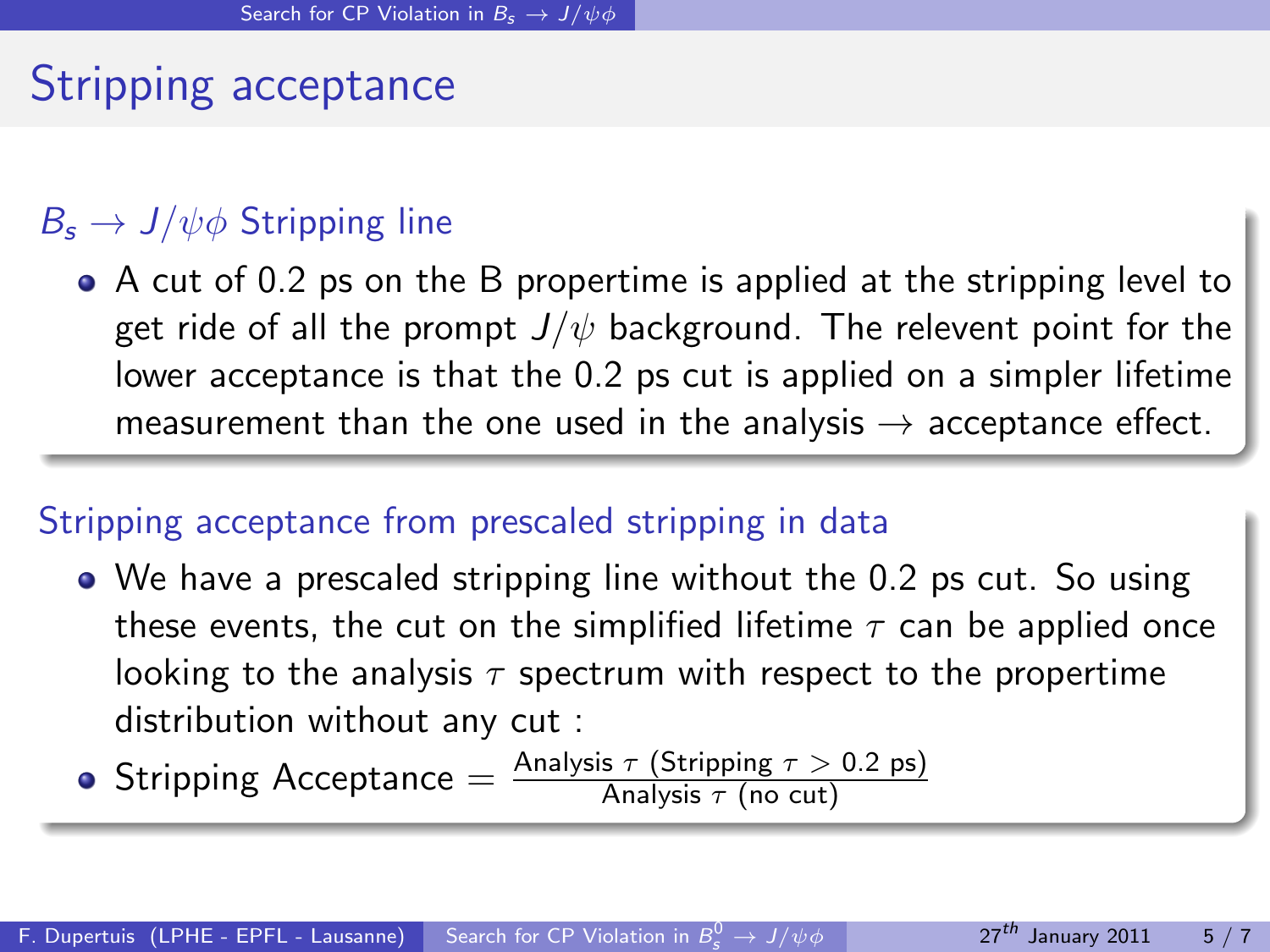# MC  $B_s^0$  propertime fit with lower decay-time acceptances

Fit function  $=$  Acc $_{Trigger}(t)$   $\ast$  Acc $_{Stripping}(t)$   $\ast$   $e^{-t/\tau}$ 



- Stripping acceptance does not go further than 0.3 ps, which is exactly where we cut for the analysis, therefore this acceptance is ignored.
- Using the acceptances taken from data are able to describe pretty well the decay-time spectrum and are used for 2012  $\phi$ , Moriond analysis.